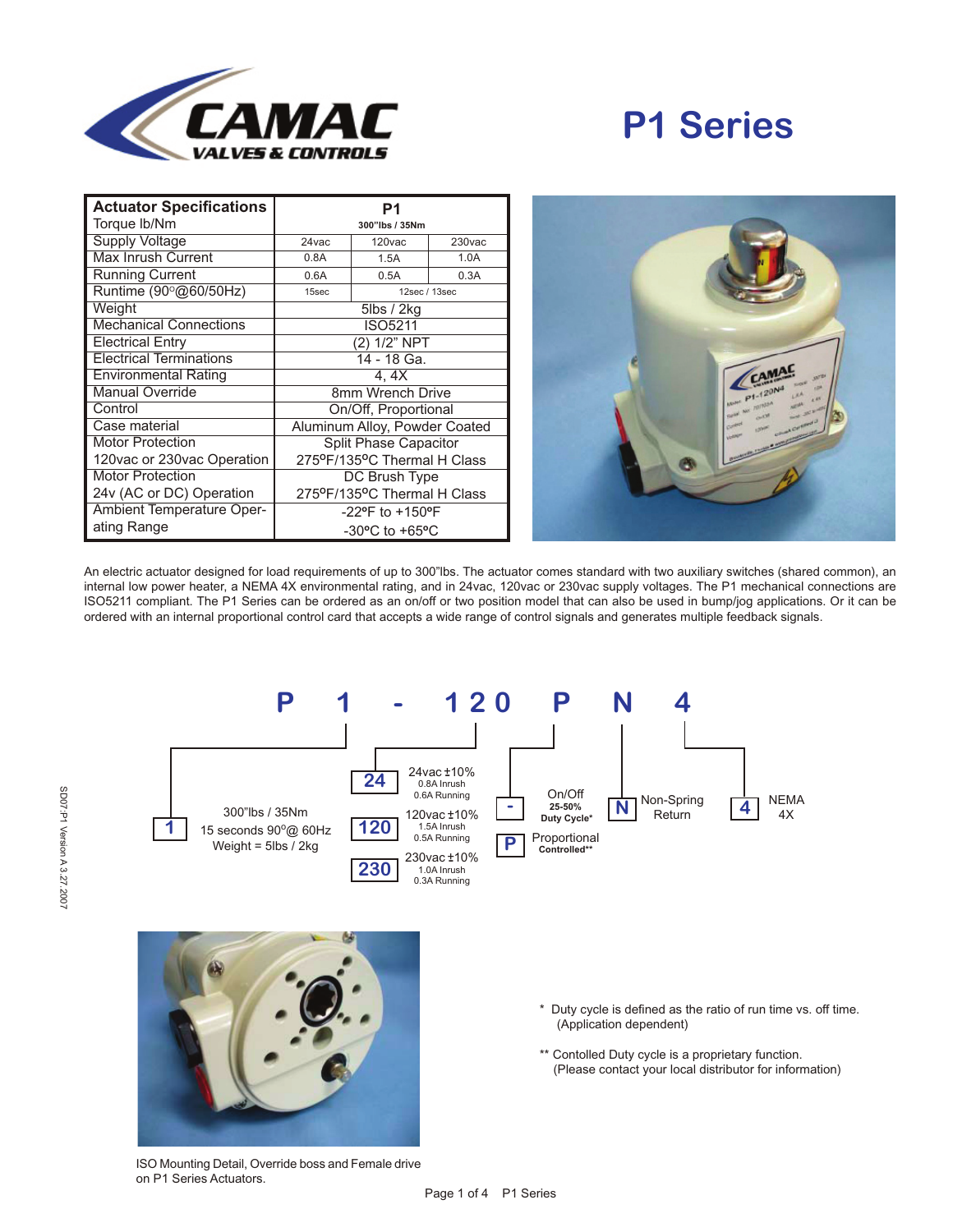## **Application Notes:**

- 1. These actuators are designed to be used in either a horizontal or upright position.
- Do NOT mount the actuator with the top below a horizontal position.
- 2. When installing conduit, use proper techniques for entry into the actuator. Use drip loops to prevent conduit condensate from entering the actuator.
- 3. Both NPT conduit ports MUST use proper equipment to protect the NEMA 4x integrity of the housing.
- 4. The internal heater is to be used in ALL applications.
- 5. Do NOT install the actuator outdoors or in humid environments unless it is powered up and the heater is functioning.
- 6. Use proper wire size to prevent actuator failure (see chart below for proper wire sizing).



Page 2 of 4 P1 Series

Wire sizing data is provided in the table below to assist in the selection of the proper wire size for ProMation P1 series actuators using various wire sizes over distance. Please make sure to reference the correct voltage and do not exceed the indicated length of the wire run for each model.

Switch sequencing data is provided in the table below to show the change-of-state points during the rotation of the actuator from OPEN to CLOSED and back again. Switches for terminals 3 thru 6 are set at the factory and should NOT be changed. The INCLUDED auxiliary switches SW3 & SW4 are for terminals 7 thru 12 and those setpoints may be modified if need be.



| MAX distance between Actuator and<br>Supply (feet) |               |                |                            |  |
|----------------------------------------------------|---------------|----------------|----------------------------|--|
| Wire<br>Gage                                       | P1-24<br>0.8A | P1-120<br>1.5A | P <sub>1-230</sub><br>1.0A |  |
| 18                                                 |               | 275            | 1056                       |  |
| 16                                                 | 52            | 433            | 1659                       |  |
| 14                                                 | 84            | 699            | 2681                       |  |



## **Switch Logic Map and Switch/Cam Arrangement**

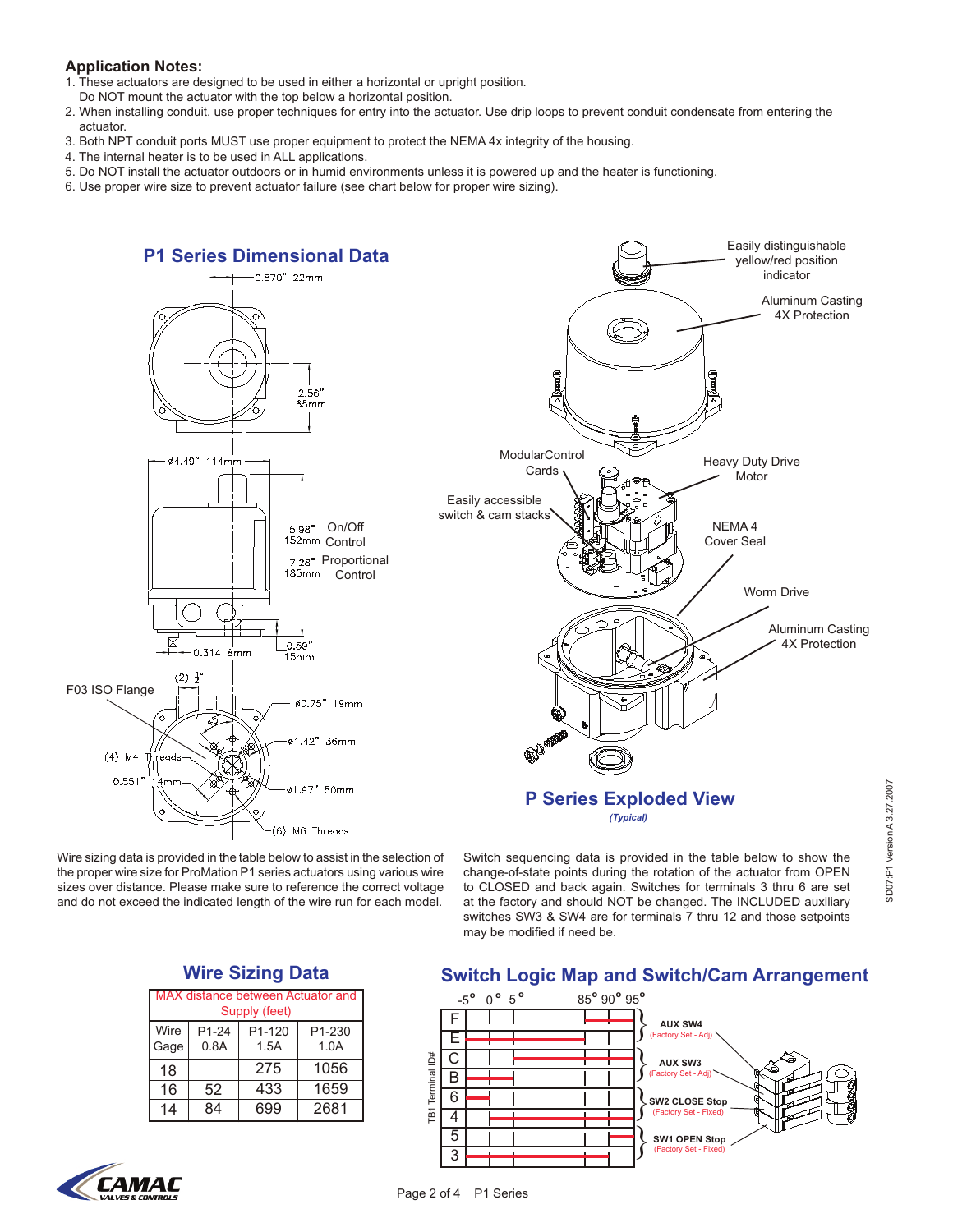## **Wiring Diagrams for P1 Series -**





**FIELD WIRING (BY OTHERS)** **INTERNAL WIRING (FACTORY)**